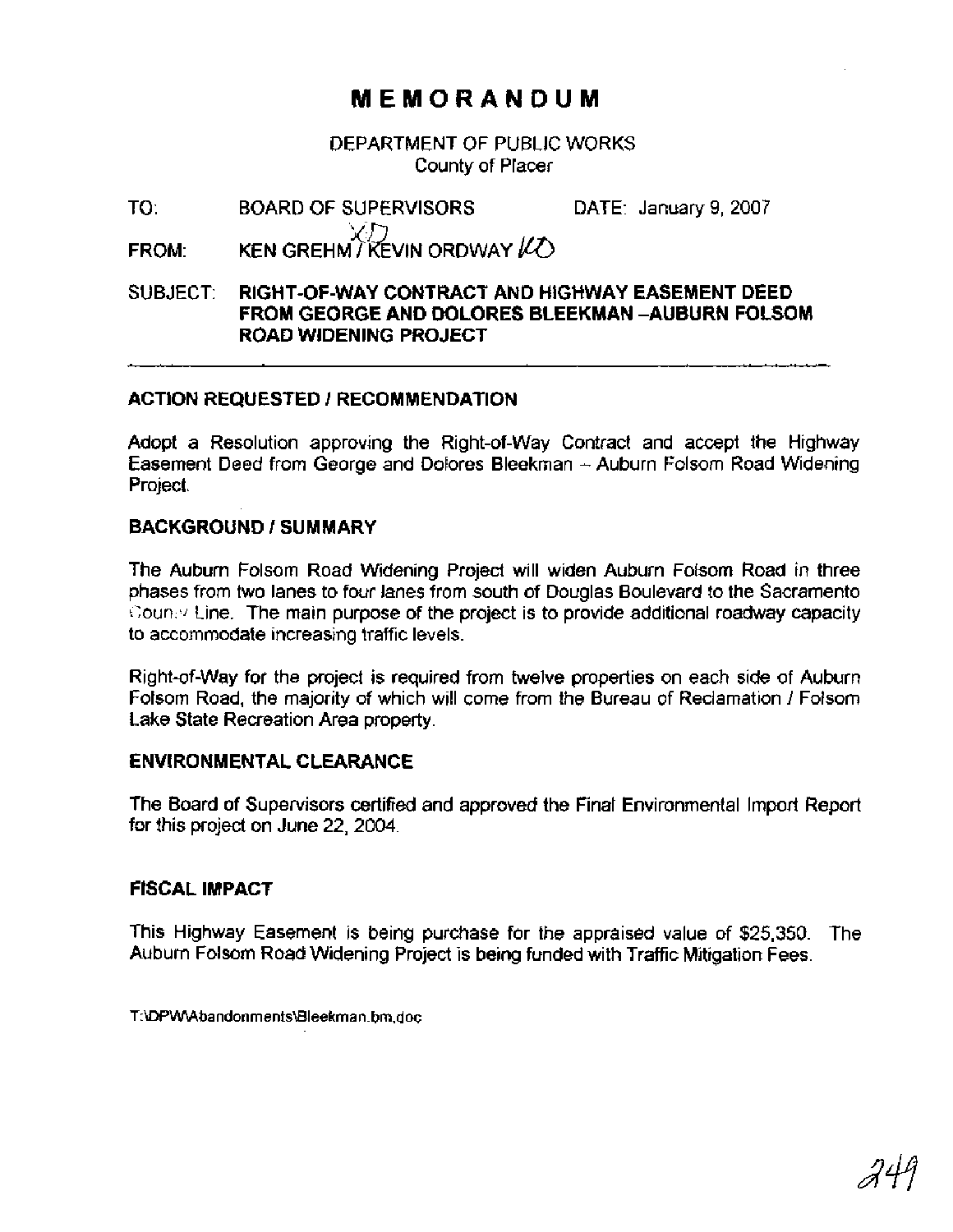# **Before the Board of Supervisors County of Placer, State of California**

| In the matter of: A RESOLUTION APPROVING                                                                    |                                       |
|-------------------------------------------------------------------------------------------------------------|---------------------------------------|
| AND AUTHORIZING THE CHAIRMAN TO<br>EXECUTE THE RIGHT-OF-WAY CONTRACT<br>BETWEEN GEORGE AND DOLORES BLEEKMAN | Ord. No: <u>_____________________</u> |
| AND THE COUNTY OF PLACER AND ACCEPT<br>THE HIGHWAY EASEMENT DEED.                                           |                                       |

The following RESOLUTION was duly passed by the Board of Supervisors

of the County of Placer at a regular meeting held **<sup>a</sup>**

by the following vote on roll call:

Ayes:

Noes:

Absent:

Signed and approved by me after its passage.

Attest: Clerk of said Board  $\frac{1}{2}$ chairman, Board of Supervisors

BE IT RESOLVED by the Board of Supervisors of the County of Placer, State of California, that the attached Right-of-way Contract between George and Dolores Bleekman and the County of Placer is hereby approved and the Chairman is authorized to execute the contract on behalf of Placer County and accept the Highway Easement Deed.

T:\DPW\Abandonments\Bieekman.res.doc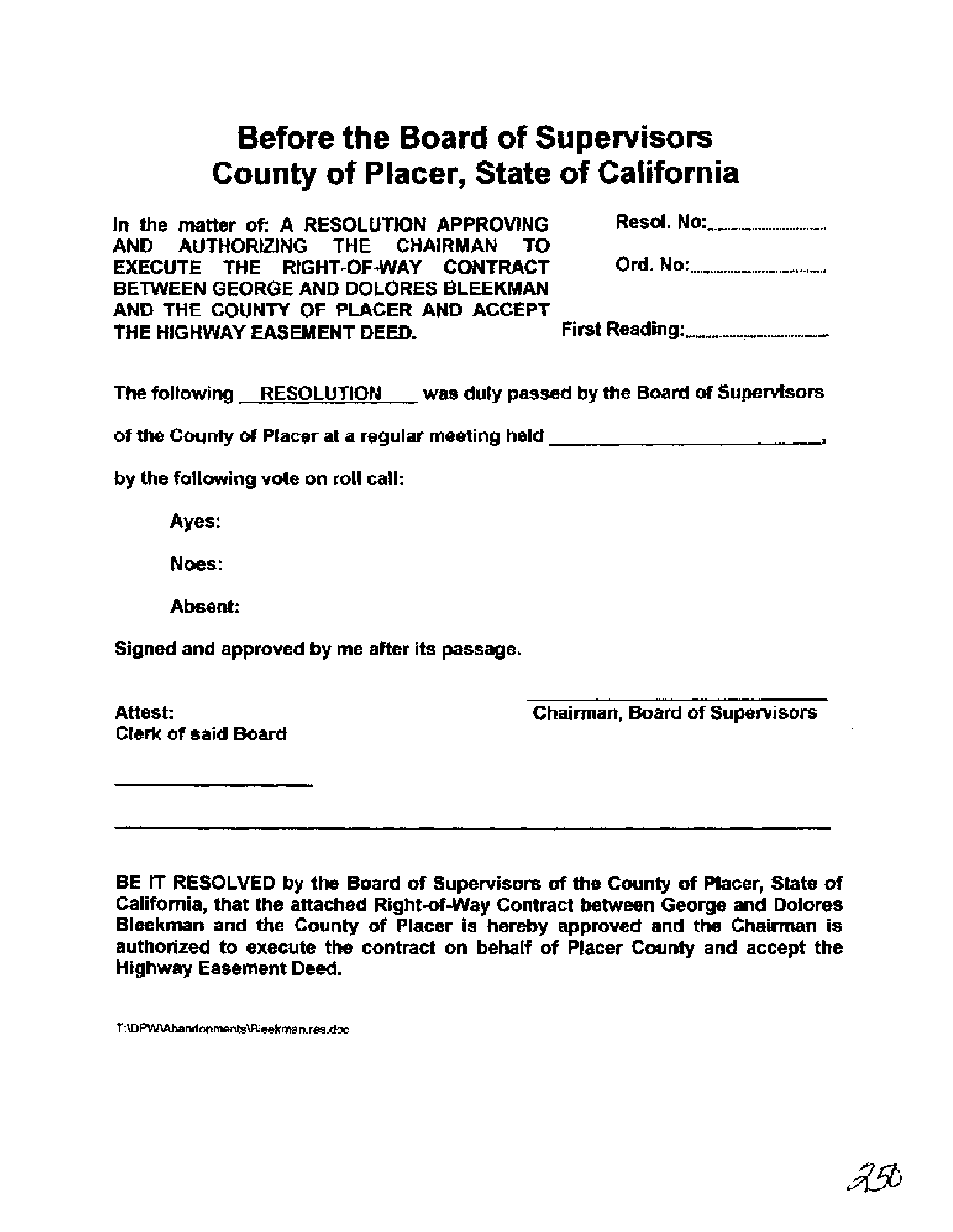Project Name: Auburn Folsom Road Widening 9-28-06

### RIGHT-OF-WAY CONTRACT DEPARTMENT OF PUBLIC WORKS COUNTY OF PLACER

When recorded return to Placer County Department of Public Works Design/Construction Division

Space above for Recorder

### **GEORGE M. BLEEKMAN JR. AND DOLORES E BLEEKMAN, TRUSTEES,** GRANTOR;

A Highway Easement Deed, covering the property particularly described in the attached documents, has been executed and delivered to John P. Weber, Right-of-way Agent for the Department of Public Works, County of Placer.

In consideration of which, and the other considerations hereinafter set forth, it is mutually agreed as follows:

- I. The parties have herein set forth the whole of their agreement. The performance of this agreement constitutes the entire consideration for said document and shall relieve the County of all further obligation or claims on this account, or on account of the location, grade or construction of the proposed public improvement.
- 2. The County shall:
	- A. Pay the undersigned Grantor the sum of \$25,350.00 for the property or interest conveyed by above document when title to said property vests in the County free and clear of all liens, encumbrances, assessments, easements and leases (recorded andlor unrecorded), and taxes, except:
		- (i.) Taxes for the fiscal year in which this escrow closes which shall be cleared and paid in the manner required by Section 5086 of the Revenue and Taxation Code, if unpaid at the close of escrow.
		- (ii.) Covenants, conditions, restrictions and reservations of record, or contained in the above referenced document.
		- (iii.) Easements or rights of way over said land for public or quasi-public utility or public street purposes, if any.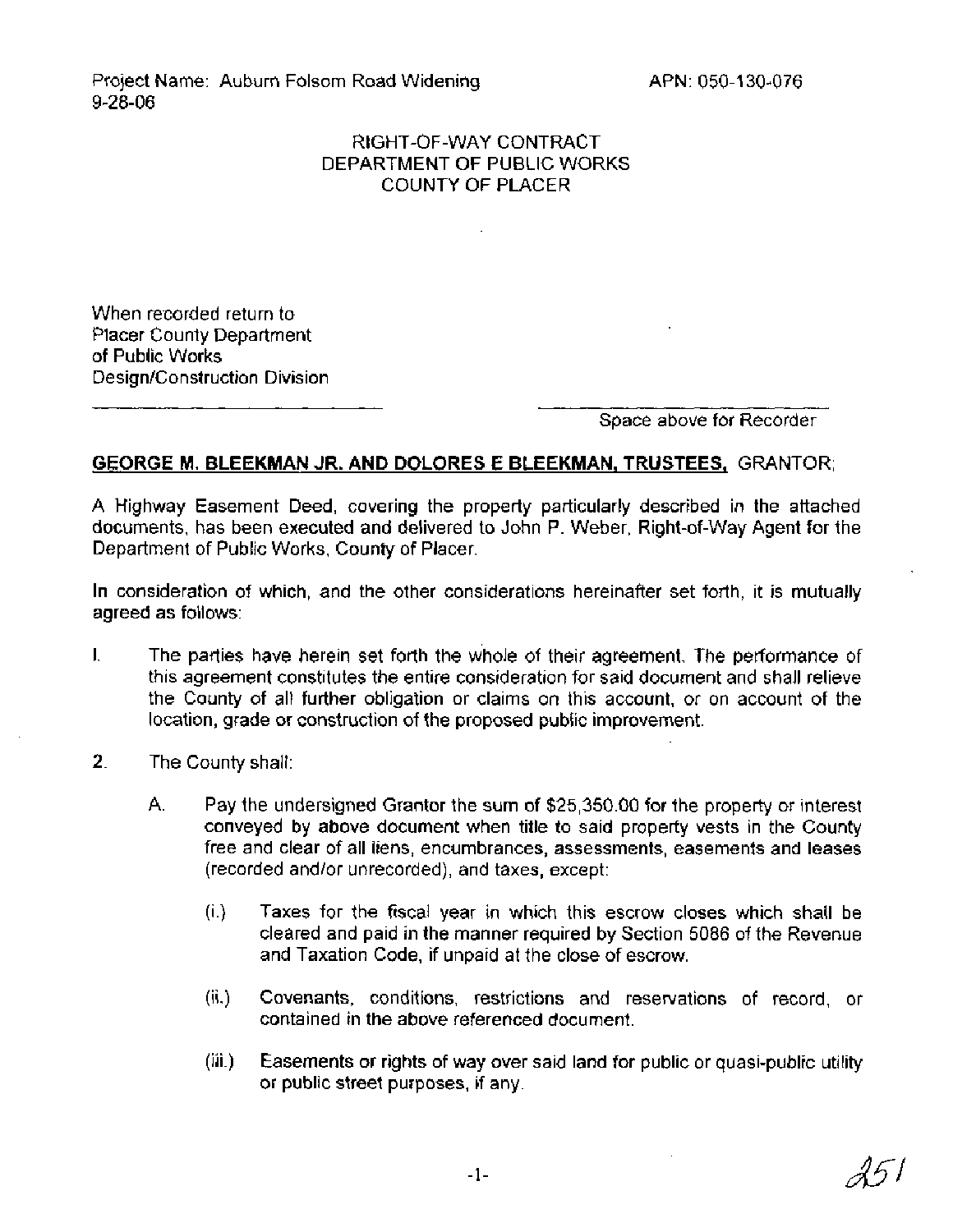#### В. TITLE COMPANY - FEES

Pay all escrow and recording fees incurred in this transaction and, if title insurance is desired by the County, the premium charged therefor.

Placer Title Company - Escrow No. 102-26777.

#### C. TAXES, ASSESSMENTS, BONDS

Have the authority to deduct and pay from the amount shown in Clause 2(A) above, any amount necessary to satisfy any delinquent taxes, on the total property or portion thereof subject to this contract, due in any fiscal year except the fiscal year in which this escrow closes, together with penalties and interest thereon, and/or delinquent or non-delinquent assessments or bonds except those which title is to be taken subject to in accordance with the terms of this contract.

If the property acquired pursuant'to this contract comprises a portion only of a large parcel on which delinquencies of taxes or assessments exist, such delinquencies shall be segregated to determine the proper amount to be paid pursuant to this section.

It is agreed between the parties hereto that the County in acquiring title subject to unpaid assessments, as set forth herein, is not assuming responsibility for payment or subsequent cancellation of such assessments. The assessments remain the obligation of the Grantor; and, as between the County and the grantor, no contractual obligation has been made requiring their payment. Payment for the property acquired under this transaction is made upon the basis that the Grantor retains his obligation to the levying body respecting said assessments.

### D. MORTGAGES, DEEDS OF TRUST

Any or all moneys payable under this contract, up to and including the total amount of unpaid principal and interest on note(s) secured by mortgage(s) or deed(s) of trust, if any, and all other amounts due and payable in accordance with the terms and conditions of said trust deed(s) or mortgage(s) shall, upon demand(s) be made payable to the mortgagee(s) or beneficiary(s) to furnish Grantor with good and sufficient receipt showing said moneys credited against the indebtedness secured by said mortgage(s) or deed(s) of trust

### E. IMPROVEMENTS

Included in the above purchase price is \$750 for a **48** s.f. shed, \$500 for a small storage structure, \$5,000 for trees and shrubs replacement, \$1,500 to reconfigure sprinkler system, and \$4,250 for 170 ft of new chain link fencing.

25.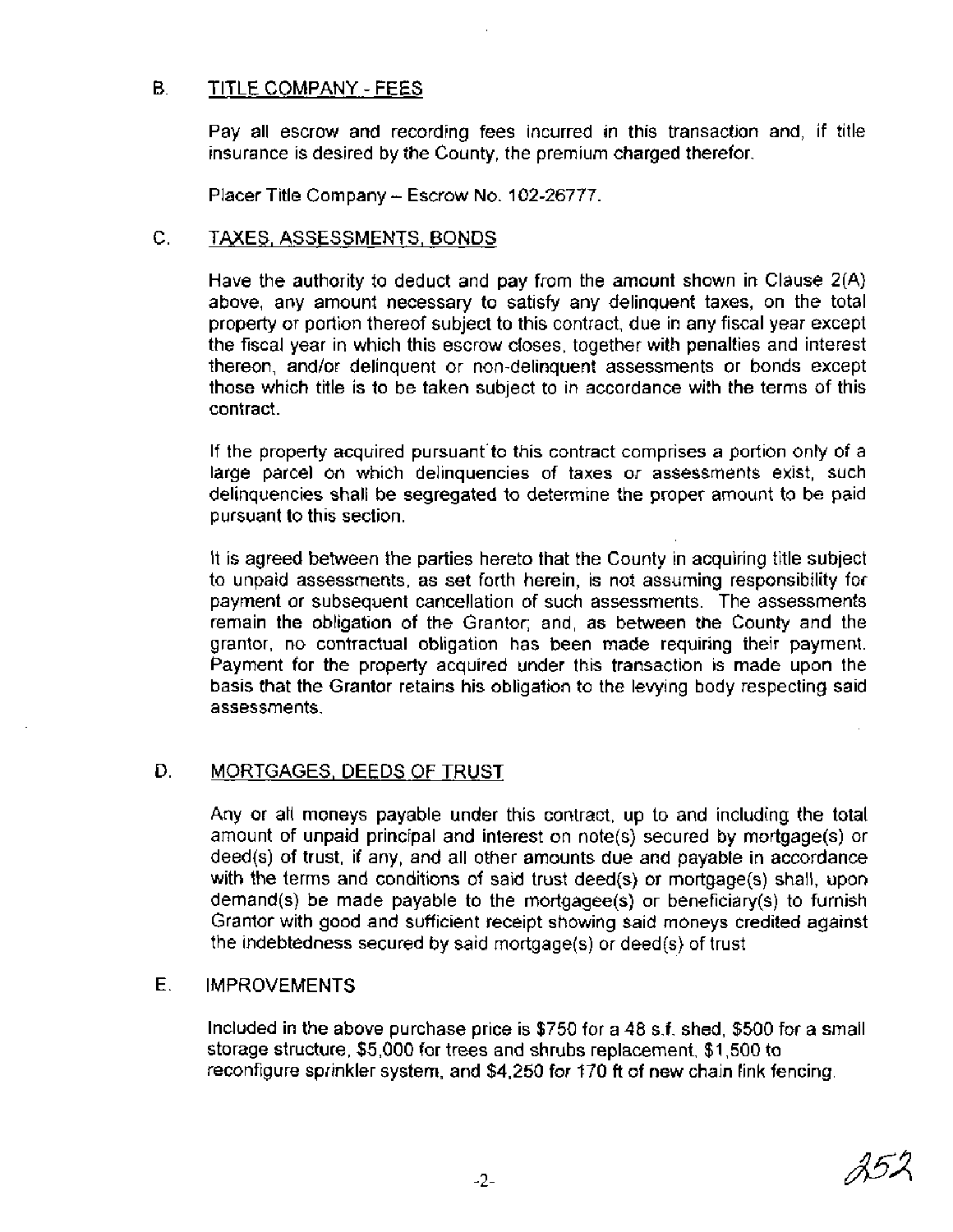#### 3. CONTRACT WORK

#### A. COMPLIANCE

All work done under this agreement shall conform to all applicable building, fire and sanitary laws, ordinances, and regulations relating to such work, and shall be done in a good and workmanlike manner. All structures, improvements or other facilities, when removed, and relocated, or reconstructed by the County shall be left in as good condition as found.

IN WITNESS WHEREOF, the parties have executed this agreement on the

 $\frac{74}{100}$  day of  $December$ , 2006.

George M. Bleekman Jr. Trustee

1 - Je Rhekman Auster Dolores E. Bleekman, Trustee

RECOMMENDED FOR APPROVAL:

 $\triangleright$  a helper Bv

COUNTY OF PLACER BOARD OF SUPERVISORS

Chairman

-NO OBLIGATION OTHER THAN THOSE SET FORTH HEREIN WILL BE RECOGNIZED-

By  $\overline{a}$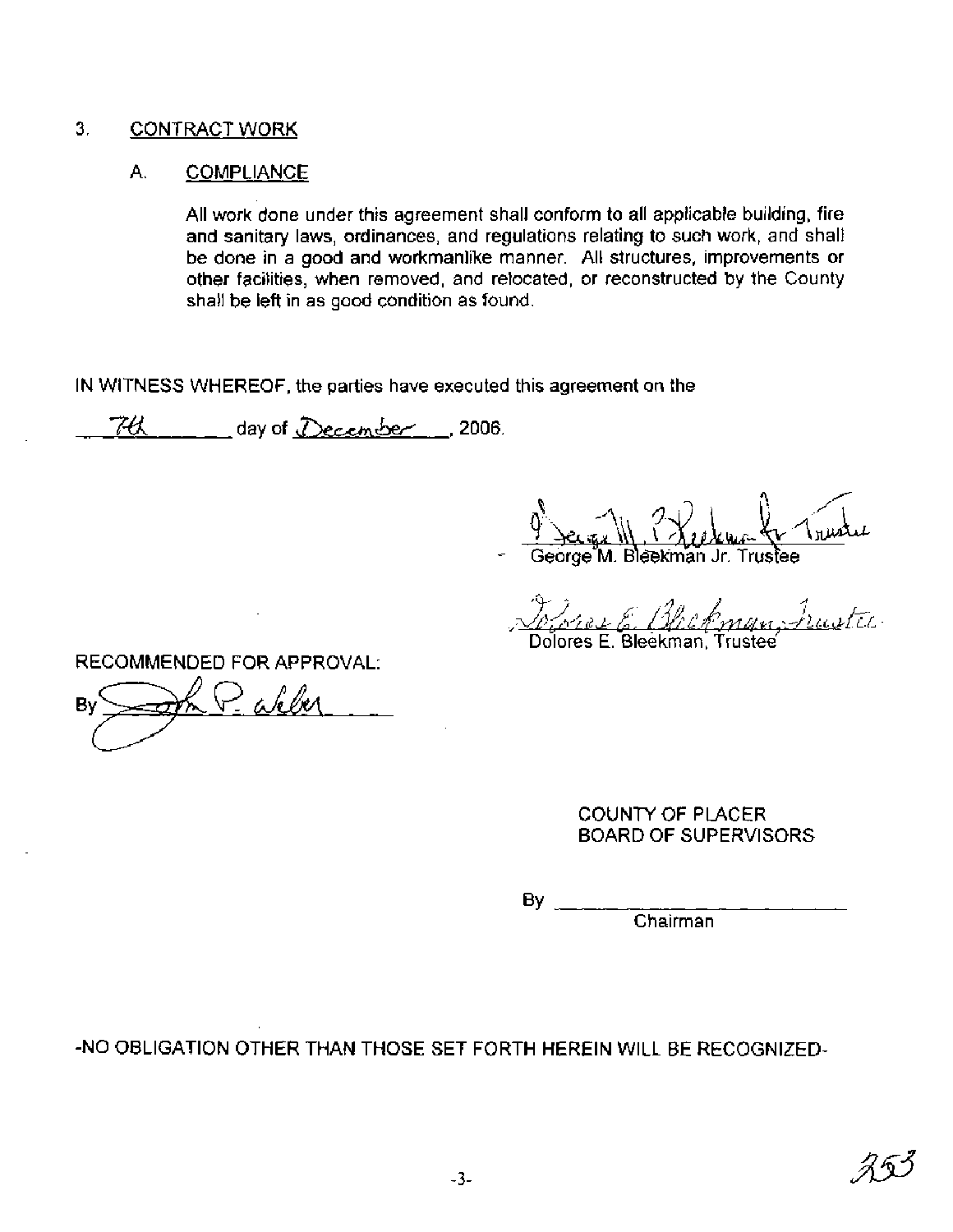Project Name: Auburn Folsom Road Widening 9-28-06

#### RIGHT-OF-WAY CONTRACT DEPARTMENT OF PUBLIC WORKS COUNTY OF PLACER

When recorded return to Placer County Department of Public Works Design/Construction Division

Space above for Recorder

#### **GEORGE M. BLEEKMAN JR. AND DOLORES E BLEEKMAN, TRUSTEES, GRANTOR;**

A Highway Easement Deed, covering the property particularly described in the attached documents, has been executed and delivered to John P. Weber, Right-of-way Agent for the Department of Public Works, County of Placer.

In consideration of which, and the other considerations hereinafter set forth, it is mutually agreed as follows:

- **I.** The parties have herein set forth the whole of their agreement. The performance of this agreement constitutes the entire consideration for said document and shall relieve the County of all further obligation or claims on this account, or on account of the location, grade or construction of the proposed public improvement.
- 2. The County shall:
	- A. Pay the undersigned Grantor the sum of \$25,350.00 for the property or interest conveyed by above document when title to said property vests in the County free and clear of all liens, encumbrances, assessments, easements and leases (recorded andlor unrecorded), and taxes, except:
		- (i.) Taxes for the fiscal year in which this escrow closes which shall be cleared and paid in the manner required by Section 5086 of the Revenue and Taxation Code, if unpaid at the close of escrow.
		- (ii.) Covenants, conditions, restrictions and reservations of record, or contained in the above referenced document.
		- (iii.) Easements or rights of way over said land for public or quasi-public utility or public street purposes, if any.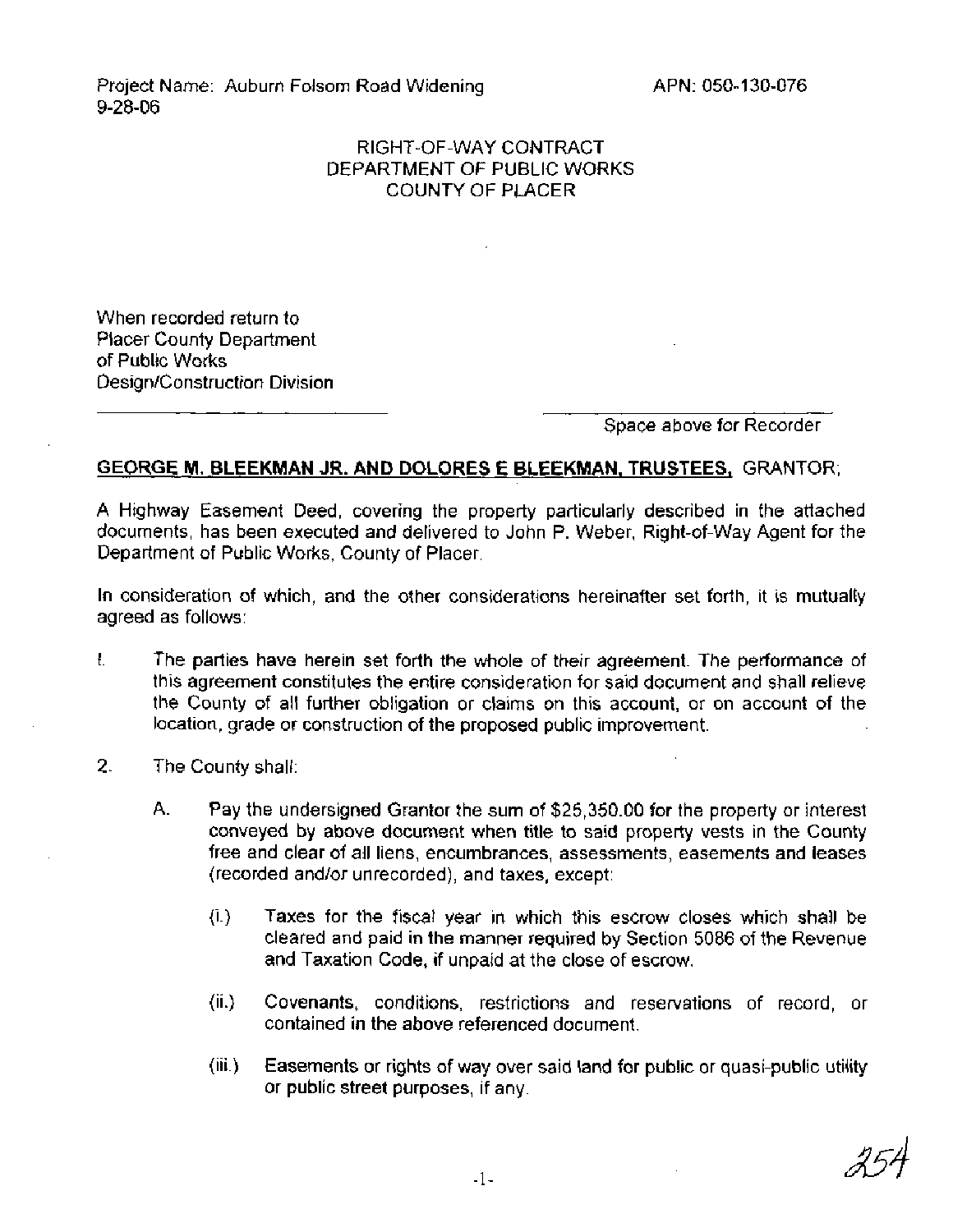#### B. TITLE COMPANY - FEES

Pay all escrow and recording fees incurred in this transaction and, if title insurance is desired by the County, the premium charged therefor.

Placer Title Company - Escrow No. 102-26777.

#### C. TAXES, ASSESSMENTS, BONDS

Have the authority to deduct and pay from the amount shown in Clause  $2(A)$ above, any amount necessary to satisfy any delinquent taxes, on the total property or portion thereof subject to this contract, due in any fiscal year except the fiscal year in which this escrow closes, together with penalties and interest thereon, and/or delinquent or non-delinquent assessments or bonds except those which title is to be taken subject to in accordance with the terms of this contract.

If the property acquired pursuant to this contract comprises a portion only of a large parcel on which delinquencies of taxes or assessments exist, such delinquencies shall be segregated to determine the proper amount to be paid pursuant to this section.

It is agreed between the parties hereto that the County in acquiring title subject to unpaid assessments, as set forth herein, is not assuming responsibility for payment or subsequent cancellation of such assessments. The assessments remain the obligation of the Grantor; and, as between the County and the grantor, no contractual obligation has been made requiring their payment. Payment for the property acquired under this transaction is made upon the basis that the Grantor retains his obligation to the levying body respecting said assessments.

### D. MORTGAGES, DEEDS OF TRUST

Any or all moneys payable under this contract, up to and including the total amount of unpaid principal and interest on note(s) secured by mortgage(s) or deed(s) of trust, if any, and all other amounts due and payable in accordance with the terms and conditions of said trust deed(s) or mortgage(s) shall, upon demand(s) be made payable to the mortgagee(s) or beneficiary(s) to furnish Grantor with good and sufficient receipt showing said moneys credited against the indebtedness secured by said mortgage(s) or deed(s) of trust

#### E. IMPROVEMENTS

Included in the above purchase price is \$750 for a 48 s.f. shed, \$500 for a small storage structure, \$5,000 for trees and shrubs replacement, \$1,500 to reconfigure sprinkler system, and \$4,250 for 170 ft of new chain link fencing.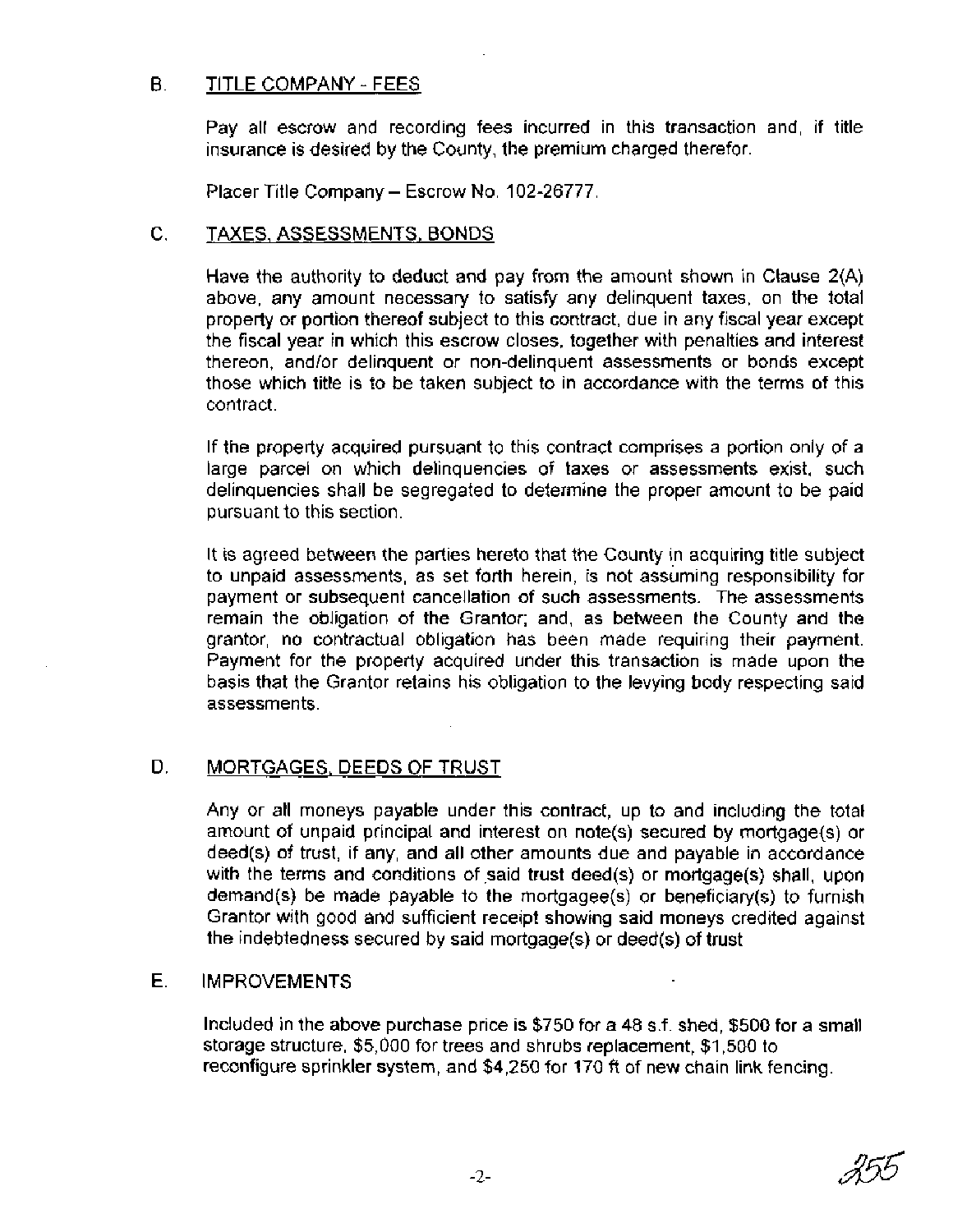#### 3. CONTRACT WORK

#### A. COMPLIANCE

All work done under this agreement shall conform to all applicable building, fire and sanitary laws, ordinances, and regulations relating to such work, and shall be done in a good and workmanlike manner. All structures, improvements or other facilities, when removed, and relocated, or reconstructed by the County shall be left in as good condition as found.

IN WITNESS WHEREOF, the parties have executed this agreement on the

 $74$ , day of  $\Omega$ ecember 12006.

George M. Bleêkman Jr. Trustee

'K /? 1, /, *I /,i~,.)r.~* /g,d *r,L/in,qvt .~LL&U-*Dolores E. Bleekman, Trustee

RECOMMENDED FOR APPROVAL:

?akba By

COUNTY OF PLACER BOARD OF SUPERVISORS

BY

Chairman

-NO OBLIGATION OTHER THAN THOSE SET FORTH HEREIN WILL BE RECOGNIZED-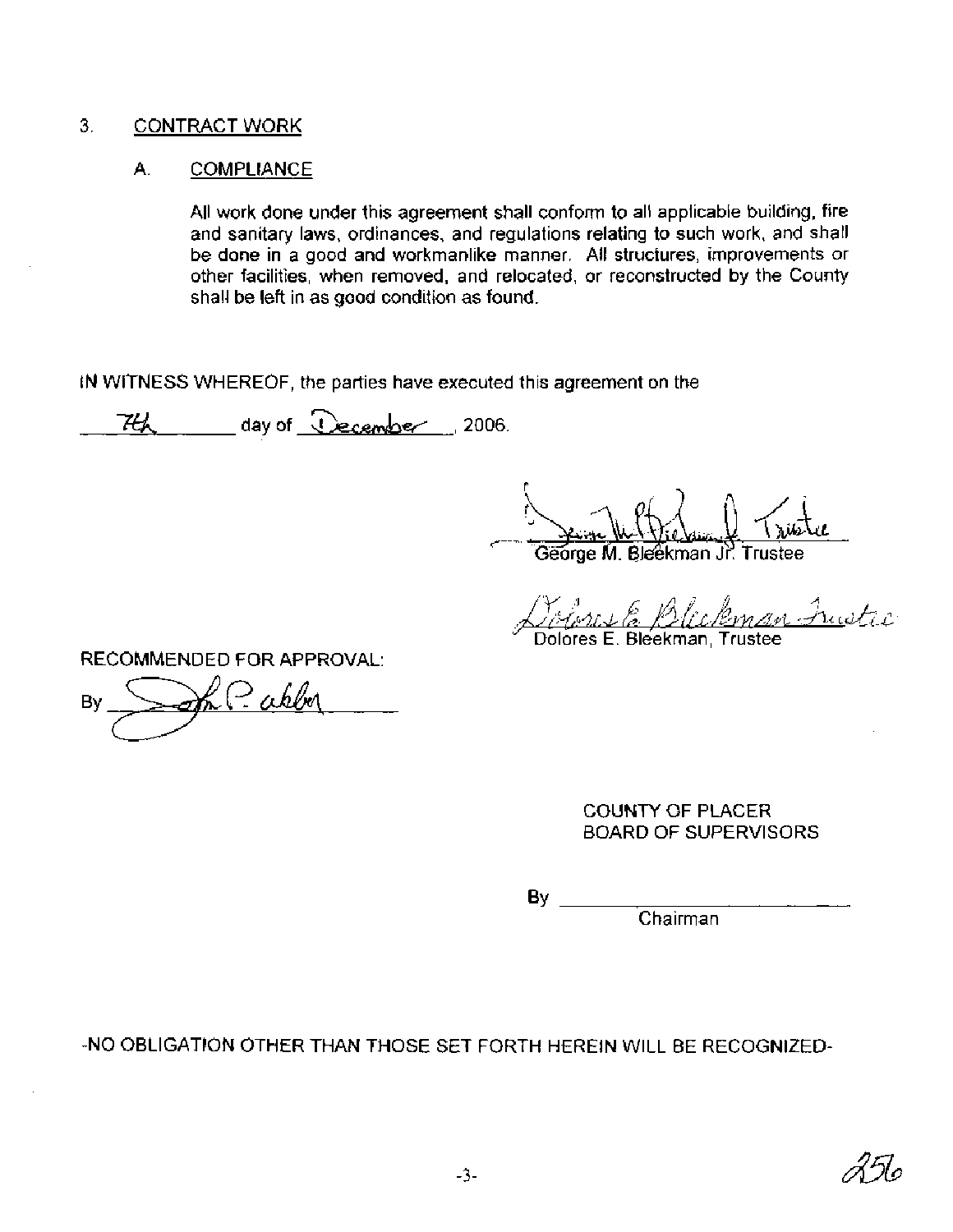Project Name Auburn Folsom Road Widening Project

**COUNTY OF PLACER** 

**Department of Public Works** 

HIGHWAY EASEMENT

Space above for Recorder

APN# 050-130-076

When recorded return to Placer County Department Of Public Works

> For the receipt of one dollar (\$1.00) or other good and valuable consideration, GEORGE M. BLEEKMAN JR. AND DOLORES E. BLEEKMAN, AS TRUSTEES OF THE BLEEKMAN FAMILY REVOCABLE TRUST, DATED JULY 19, 1995 the undersigned GRANTOR(S), hereby grants to then COUNTY OF PLACER, STATE OF CALIFORNIA, an easement for road purposes and incidentals thereto, including the utility rights, over, on, under and across all that real property situated in the County of Placer, State of California, bounded and described as follows:

> (Any and all interest in the property conveyed by grantor to the County of Placer pursuant to this instrument runs with the land and is binding on the heirs, assigns and successors of the grantor.)

Dated this 1 **6** Day of **CC**-Ober, 2006.

GRANTQR(S) Awa. <del>OR</del>GE M. GLEEKMAN, TRUSTEE.

**THERESA M. VICIL** Comment # 1519517 Notary Public - California Salter County MyConne Explace Des 2015, 2015

ORES E. BLEEKMAN. TRUSTEE

Recording Reference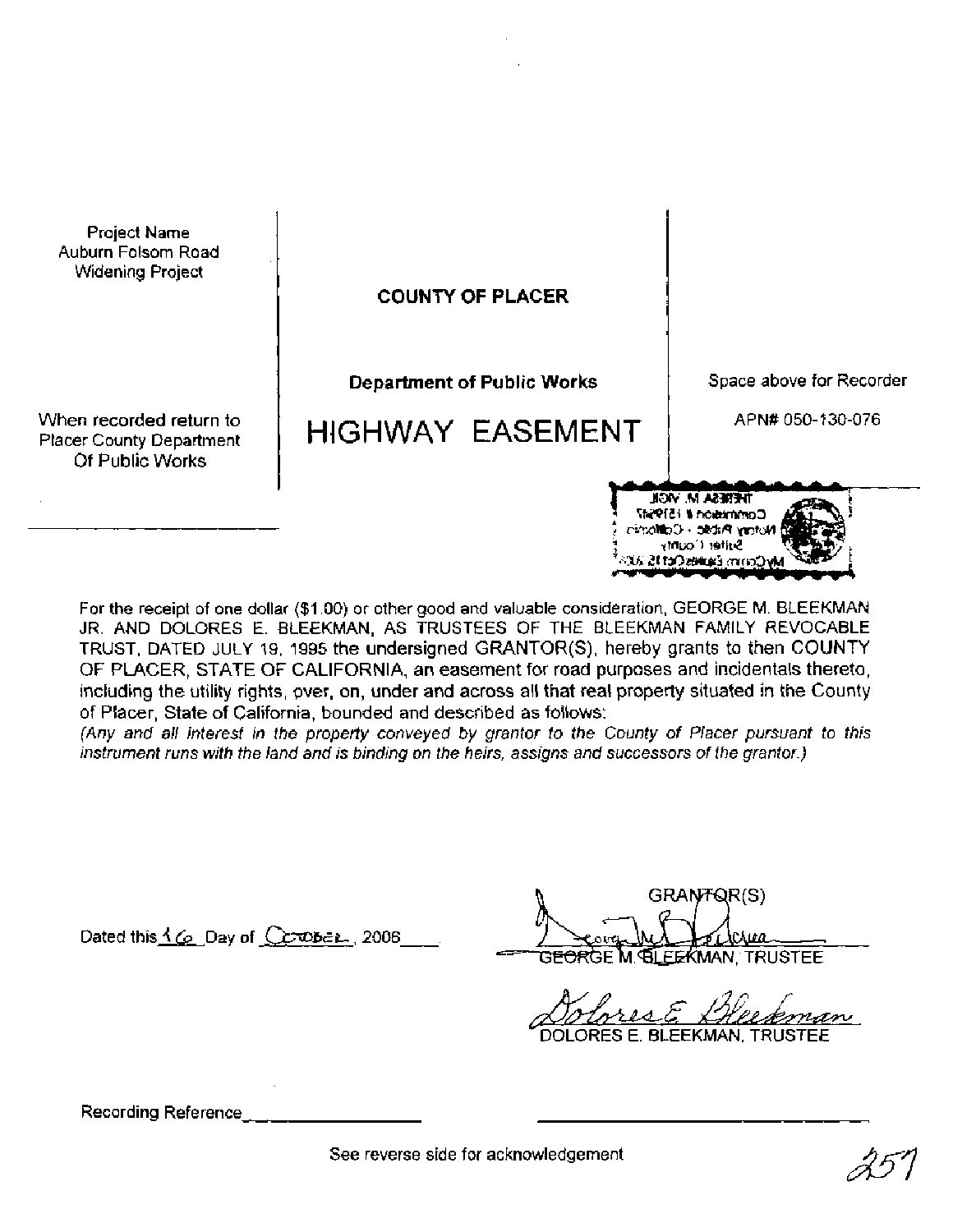#### **"EXHBIT A"**

All that portion of Lot "I" as shown on Tract No. 290 - Folsom Like Estates in Book J of Maps at Page 90, Placer County Records, State of California, more particularly described as follows:

COMMENCING at the Northwest Comer of said Lot 1 ; thence No **-th 89"** 13 '20" East, along the North line of Said Lot I, a distance of 360.03 feet to the "RUE POINT OF BEGINNING; Said TRUE POINT OF BEGINNING being also a joint on the existing westerly Right of Way for Auburn-Folsom Road as shown on Said Map, thence leaving said North Line and Said Westerly Right-of-way, South 12°30'17' West, a distance of 173.36 feet, to an angle point in the East line of Said Lot 1 which lies, North 5°58'58" East and a distance of 15 1.30 feet from the Southeast Comer of Said Lot **1** ; thence South 85O00'42" East along a Southerly line of said Lot 1, a distance of 2 1.00 feet to the Westerly Right-of-Way line of the Auburn-Folsom Road; thence N ortheast along a curve, being the on the Westerly Right-of-way line, concave to the North vest, (radial bearing of South 83 $^{\circ}00'42"$  East) having a radius of  $4445.00$  feet, delta of  $2^{\circ}12'57"$ , length of 171.90 feet, said curve being parallel with the east line of said Lot , to the TRUE POINT OF BEGINNING.;

Containing an area of 0.04 acres.

Signature tr<u>(j</u>p<br>= 2005 171.90 feet, said curve being parallel with the earth OF BEGINNING.;<br>Containing an area of 0.04 acres.<br>Signature 2-15 - 2005

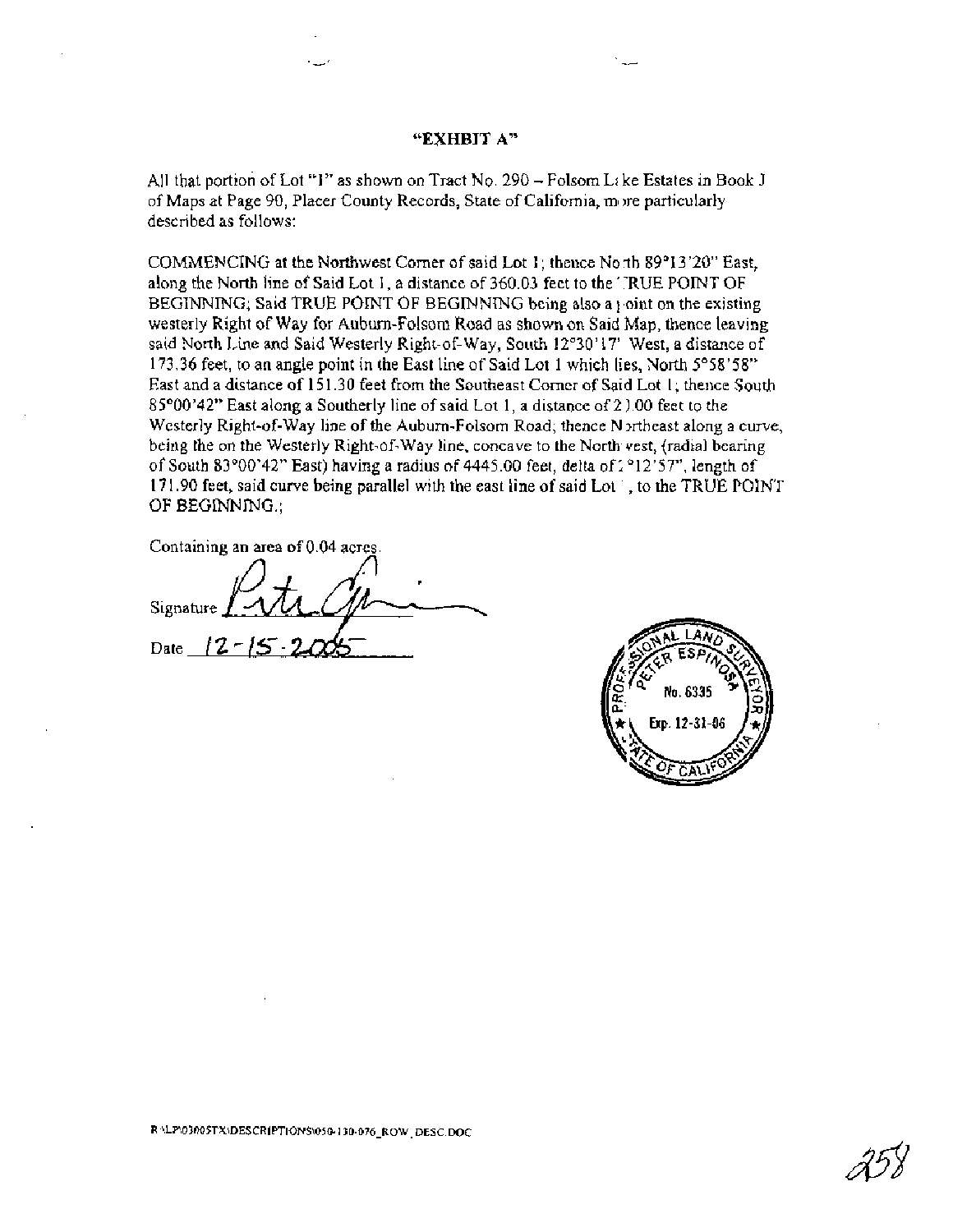